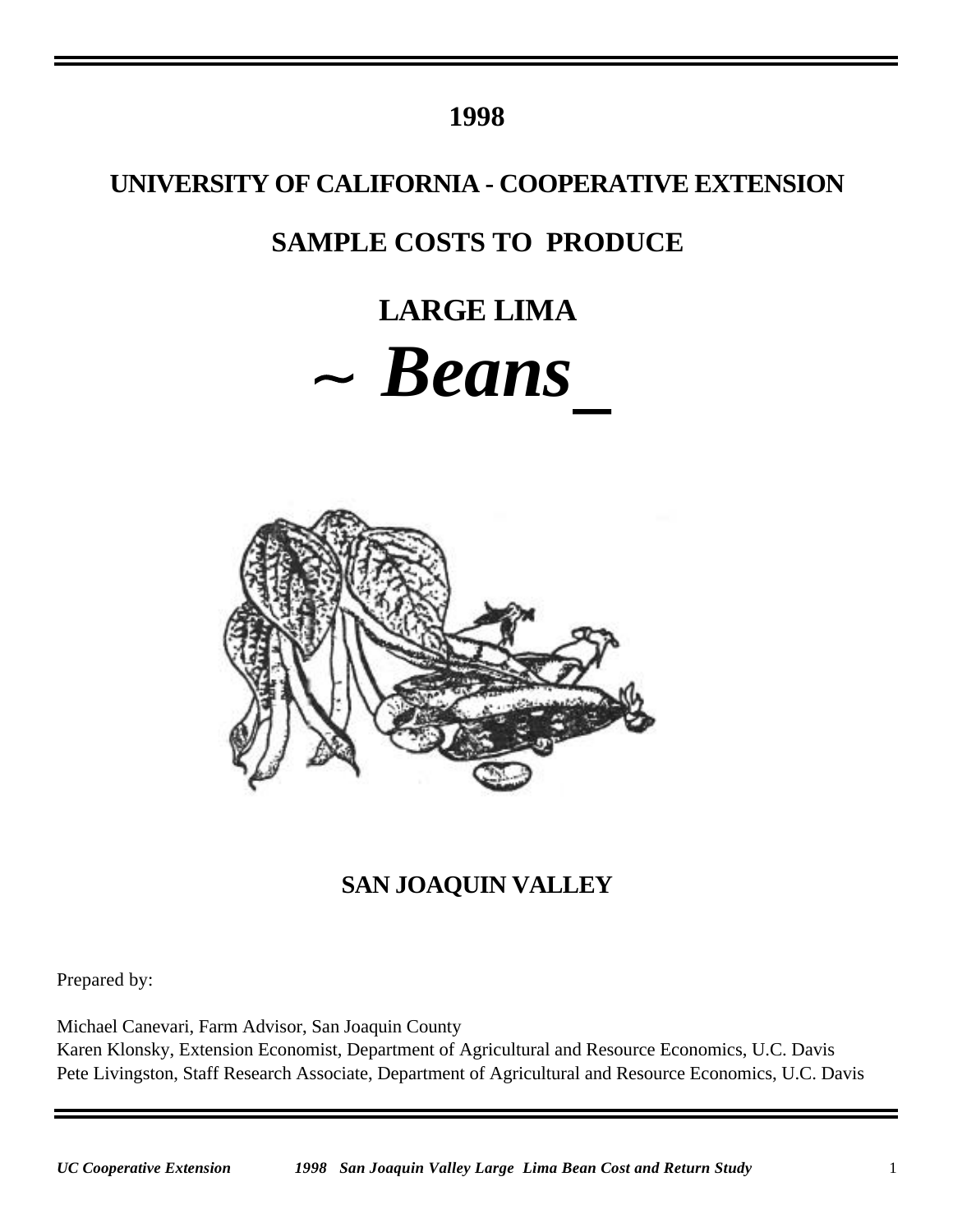#### **UNIVERSITY OF CALIFORNIA COOPERATIVE EXTENSION**

## **SAMPLE COSTS TO PRODUCE LARGE LIMA BEANS San Joaquin Valley - 1998**

#### **INTRODUCTION**

The detailed costs to produce large lima beans in the San Joaquin Valley of California are presented in this study. The hypothetical farm used in this report consists of 1,200 acres of which 200 acres are in bushtype, large lima bean production.

The practices described in this cost study are considered typical for this large lima beans in the San Joaquin Valley. Sample costs given for labor, materials, equipment and contract services are based on 1998 prices. A blank *Your Cost* column is also provided to enter your actual costs on Table 2. Costs Per Acre To Produce Large Lima Beans and Table 3. Costs And Returns Per Acre To Produce Large Lima Beans. Costs and practices detailed in this study may not be applicable to your situation. This study is only intended as a guide and can be used in making production decisions, determining potential returns, preparing budgets and evaluating production loans.

This study consists of General Assumptions for Producing Large Lima Beans and seven tables.

- Table 1. Costs Per Acre To Produce Large Lima Beans
- Table 2. Costs And Returns Per Acre To Produce Large Lima Beans
- Table 3. Monthly Cash Costs Per Acre To Produce Large Lima Beans
- Table 4. Annual Equipment, Investment And Business Overhead
- Table 5. Hourly Equipment Costs
- Table 6. Ranging Analysis
- Table 7. Cost And Returns/Breakeven Analysis

For an explanation of calculations used for the study refer to the attached General Assumptions, call the Department of Agricultural and Resource Economics, Cooperative Extension, University of California, Davis, California, (530) 752-3589 or call the farm advisor in your county.

A companion cost of production study for baby lima beans in the San Joaquin Valley is available and entitled, "1998 Sample Costs To Produce Baby Lima Beans In The San Joaquin Valley". For those interested in this and other studies, they can be requested through the Department of Agricultural Economics, U.C. Davis, (530) 752-3589 or (530) 752-1515, or from selected county Cooperative Extension offices. There is a nominal charge.

The University of California is an affirmative action/equal opportunity employer

The University of California and the United States Department of Agriculture cooperating.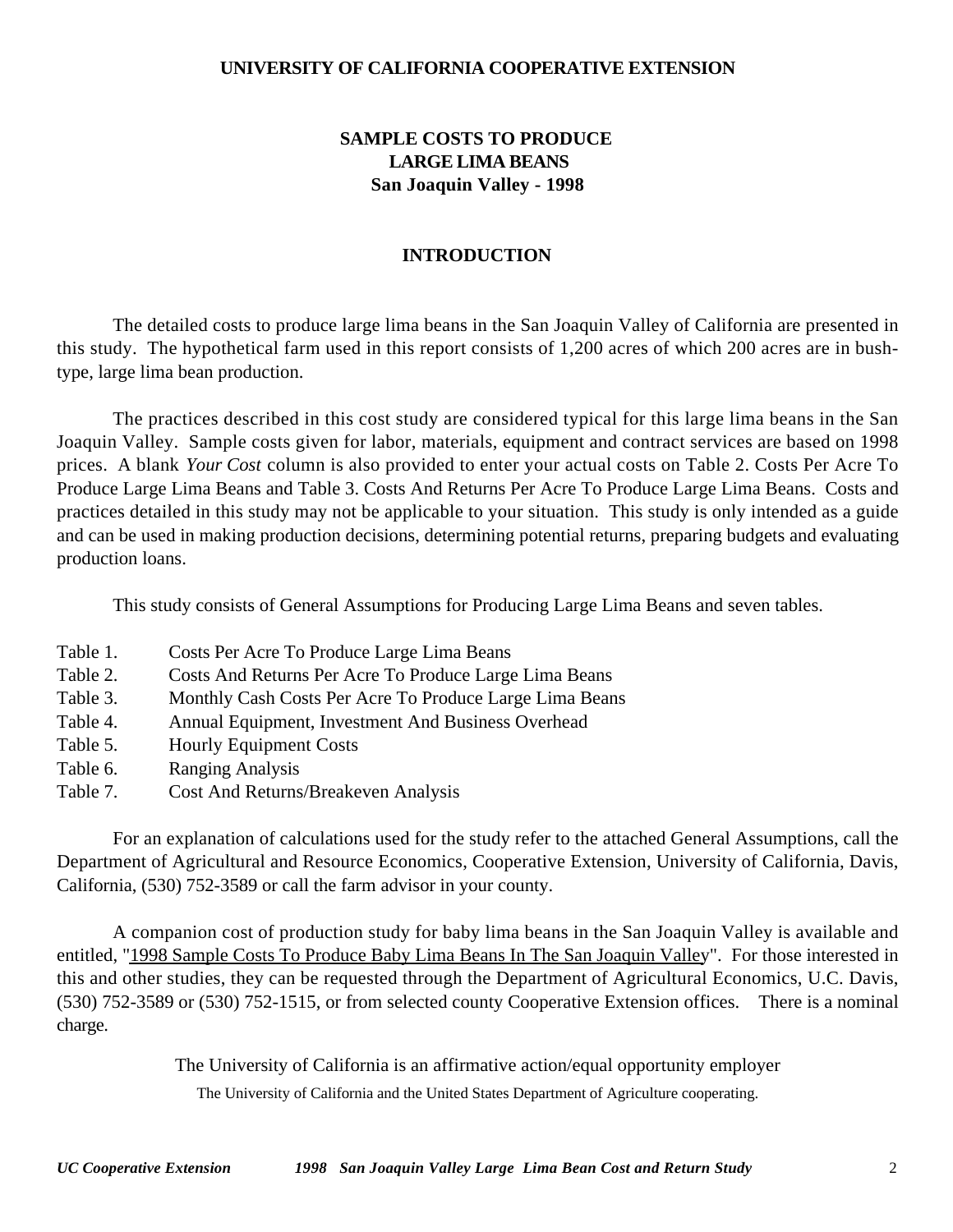### **UNIVERSITY OF CALIFORNIA - COOPERATIVE EXTENSION**

## **SAMPLE COSTS TO PRODUCE LARGE LIMA BEANS San Joaquin Valley - 1998**

#### **ASSUMPTIONS**

The following is a description of some general assumptions pertaining to sample costs to produce large lima beans in San Joaquin Valley. Practices described are not recommendations by the University of California, but rather represent production procedures considered typical of a well managed farm for the San Joaquin Valley. Costs and practices detailed in this study may not be applicable to all situations.Cultural practices for the production of lima bean vary by grower and region; variations can be significant. The practices and inputs used in this cost study serve only as a sample or guide. These costs are represented on an annual, per acre basis. *The use of trade names in this report does not constitute an endorsement or recommendation by the University of California nor is any criticism implied by omission of other similar products.*

**Land and Share Rent**. This report is based on a 1,200 acre field and row crop farm of which 200 acres are producing bush-type, large lima beans and 1,000 acres are planted to alfalfa hay, field corn, sugar beets, and wheat. Other rotational crops that might be planted include safflower, sunflowers, and processing tomatoes.

Land in this study is leased on a share-rent basis with the land owner receiving 22% of the gross returns from the large lima beans. The land rented includes developed wells and irrigation system. The grower owns a shop and an equipment yard to fix and store equipment.

#### **Cultural Practices and Material Inputs**

**Land Preparation**. Primary tillage which includes chiseling, disking, land leveling, and listing beds is performed from October through April. All operations are done on 100% of the acres unless otherwise noted.

All of the acreage is chiseled once to open the soil structure and breakup any hardpan. The ground is disced three times, once with a stubble disc and twice with a finishing disc, in preparation for leveling. Land leveling is accomplished in two passes with a triplane. Beds are listed on a contract basis.

**Stand Establishment**. Stand establishment consists of several practices. In April a pre-irrigation is made. When the field is dry enough to support equipment, rolling cultivators or harrows are used to break the crust, kill germinating weeds, incorporate herbicides followed by planting.

Planting large lima beans begins in early May and is completed by June. Seeds are placed two to four inches deep into moist soil and begin to emerge in ten to fourteen days depending on soil temperature. There are several different varieties planted in California. Plant types of vine or bush limas are available depending on the variety chosen.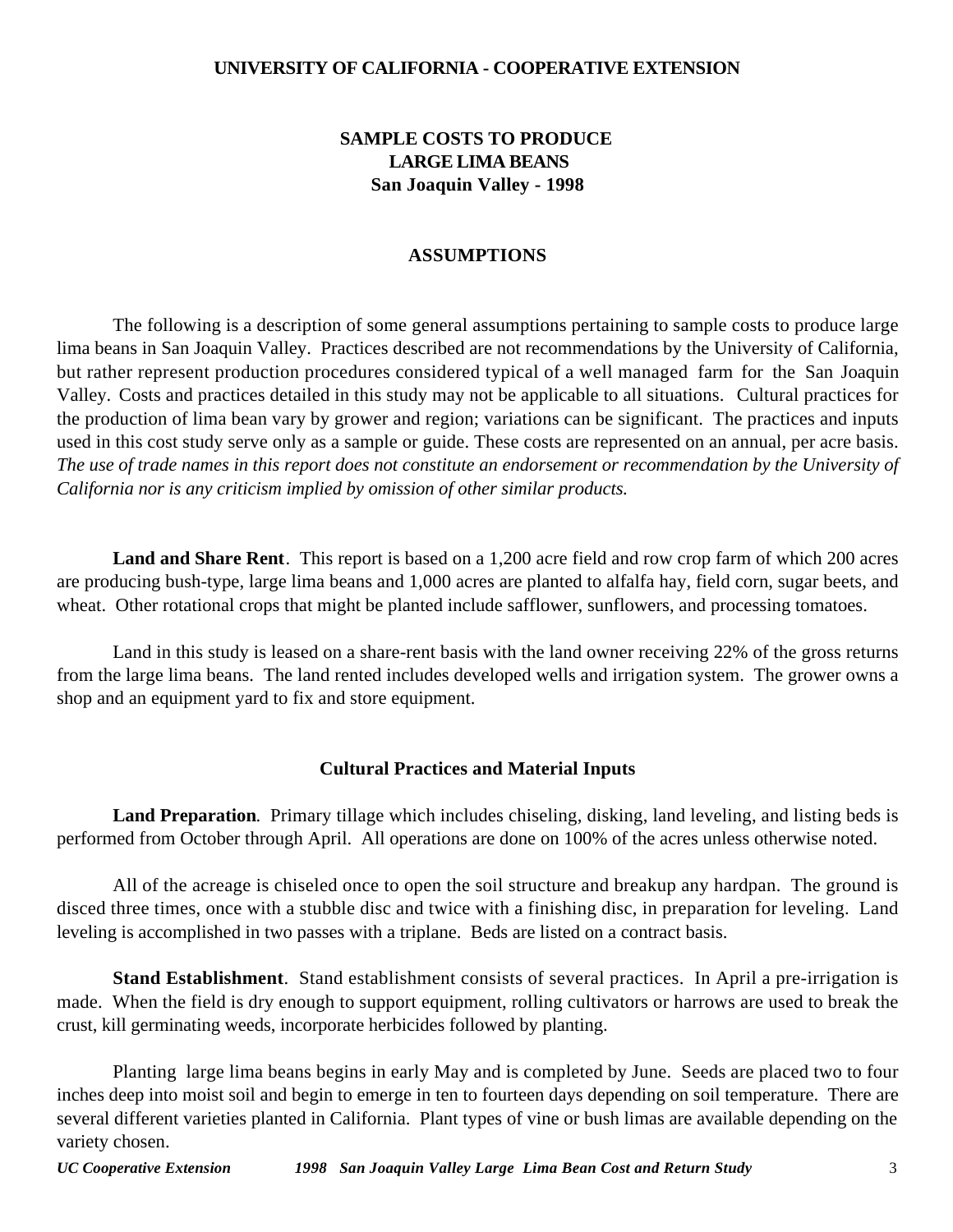**Irrigation**. Large lima beans are furrow irrigated with one pre-irrigation and four during the season. A total of 36 acre-inches of water is applied.

**Fertilization**. A starter fertilizer of aqua ammonia and 4-10-10 is injected in a banded below the seed line after bed listing. Aqua ammonia is applied at a rate of 120 pounds of actual nitrogen per acre and 4-10-10 at 20 gallons per acre.

**Weed Management**. Both chemical and cultural practices are used for weed control in this study. Herbicides are applied preplant and mechanically mixed in the soil with two passes of a harrow. Two mechanical cultivations are the usual practice once the beans have germinated and before row closure in June or July.

**Insect and Disease Management**. The major insect pests are spider mites, lygus bugs, corn ear worms, armyworms, and aphids.

Spider mites are treated in June with Kelthane<sup>®</sup> miticide plus Dimethoate insecticide for aphid and lygus control. A second treatment for aphids and worms is made in August using Orthene<sup>®</sup> insecticide. The miticide treatment is applied by ground and later pest treatments are applied by air

Disease damage occurs from rhizoctona and pythium root rot and are prevented through seed treatment chemicals and good cultural practices. The seed treatment chemicals are included in the price of the seed.

The pesticides and rates, and cultural practices mentioned in this cost study are only a few of those that are listed in the UC IPM Pest Management Guidelines, Dry Beans. Written recommendations are required for many pesticides and are made by licensed pest control advisors. For information and pesticide use permits, contact the local county Agricultural Commissioner's office.

**Harvest**. Once the beans are mature they are cut below ground level with a set of tractor-mounted knives. Six or eight rows are cut in one pass. One to two days later depending on temperature, and bean moisture, the cut beans are raked into windrows. Each windrow consists of six to eight small rows moved into a single windrow. If windrowed beans are rained on an additional raking maybe needed to turn and dry the lower portion of the windrow.

Lima beans are harvested using specially designed bean threshers equipped with two or three slowturning cylinders. Beans are ready for harvest when they reach 12% moisture. This study and most of the industry contracts bean harvest on a custom basis.

Cutting and windrowing costs \$20 per acre and threshing/harvesting costs \$1.65 per hundredweight (cwt). Other postharvest bean costs include cleaning at the warehouse and storage for a charge of \$3.10 per cwt. Insurance, while the beans are stored costs \$0.10 per cwt.

Growers may choose to own harvesting equipment, purchased either new or used, or hire a custom harvester to perform the harvest. Many factors are important in deciding which harvesting option a grower uses. These considerations and appropriate method of analysis are discussed in *"Acquiring alfalfa hay harvest equipment: A financial analysis of alternatives".*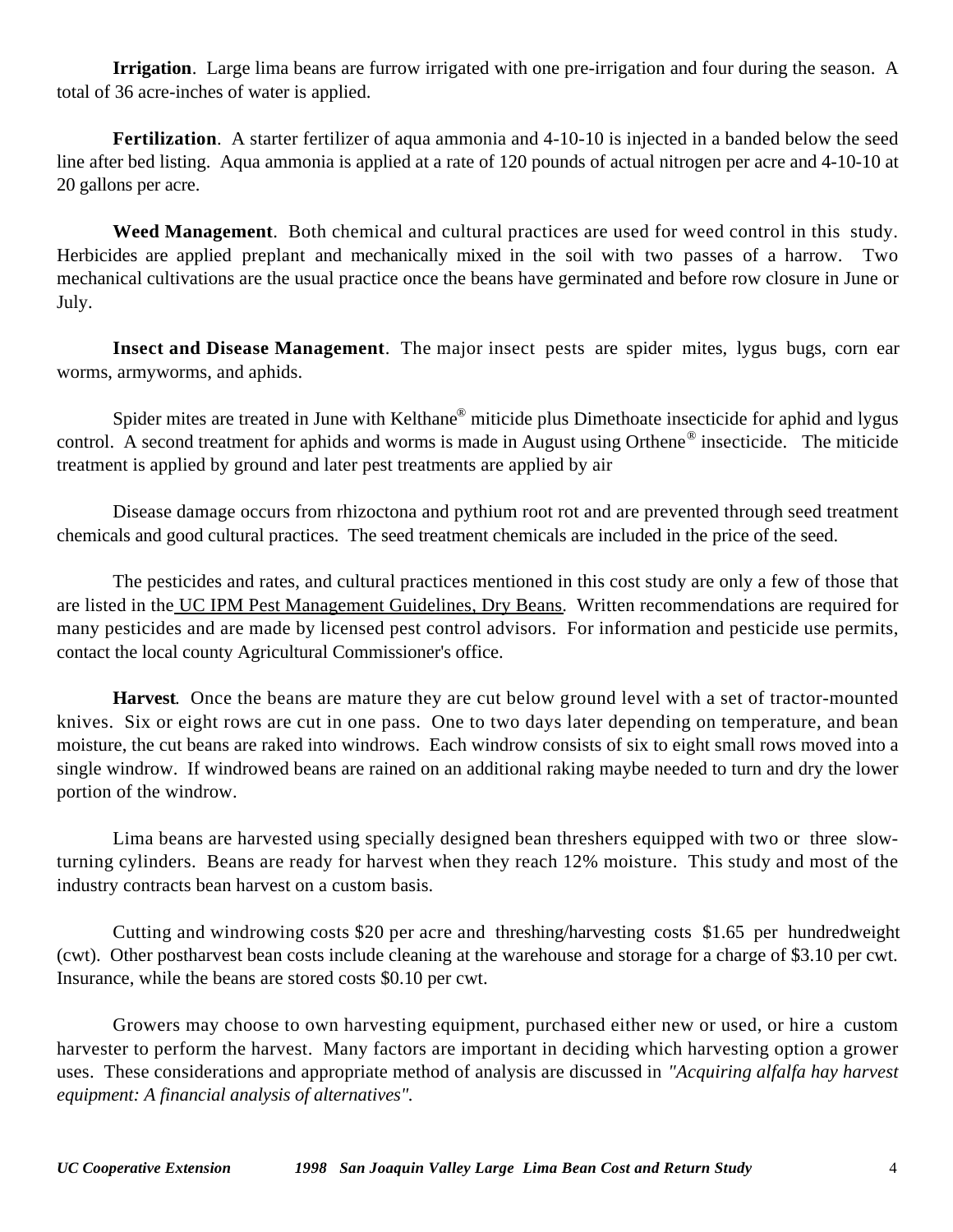**Yields**. The crop yield used in this study is 23.8 cwt per acre at 12% moisture.

**Returns**. A selling price of a \$40 per cwt is used to estimate income from the sale of large lima beans.

**Risk**. Risks associated with lima bean production are not assigned a production cost. While this study makes an effort to model a production system based on typical, real world practices, it cannot fully represent financial, agronomic and market risks which affect the profitability and economic viability of lima bean production.

**Labor**. Basic hourly wages for workers are \$8.34 and \$6.66 per hour for machine operators and nonmachine (irrigators) workers respectively. Adding 34% for SDI, FICA, insurance and other benefits raises the total labor costs to \$11.17 per hour for machine operators and \$8.93 per hour for non-machine labor. The labor for operations involving machinery are 20% higher than the operation time to account for the additional time involved in equipment set up, moving, maintenance and repair. Any returns above total costs are considered returns to investment.

**Cash Overhead**. Cash overhead consists of various cash expenses paid out during the year that are assigned to the whole farm and not to a particular operation. These costs include property taxes, interest on operating capital, office expense, liability and property insurance, and investment repairs.

*Property Taxes*. Counties charge a base property tax rate of 1% on the assessed value of the property. In some counties special assessment districts exist and charge additional taxes on property including equipment, buildings, and improvements. For this study, county taxes are calculated as 1% of the average value of the property. Average value equals new cost plus salvage value divided by 2 on a per acre basis.

*Interest On Operating Capital.* Interest on operating capital is based on cash operating costs and is calculated monthly until harvest at a nominal rate of 10% per year. A nominal interest rate is the going market cost of borrowed funds.

*Insurance.* Insurance for farm investments vary depending on the assets included and the amount of coverage. Property insurance provides coverage for property loss and is charged at 0.713% of the average value of the assets over their useful life. Liability insurance covers accidents on the farm and costs \$706 for the entire farm or \$3.53 per acre.

*Office Expense*: Office and business expenses are estimated at \$10 per acre. These expenses include office supplies, telephones, bookkeeping, accounting, legal fees, road maintenance, etc. Cash overhead costs are found in Tables 1, 2, 3 and 4.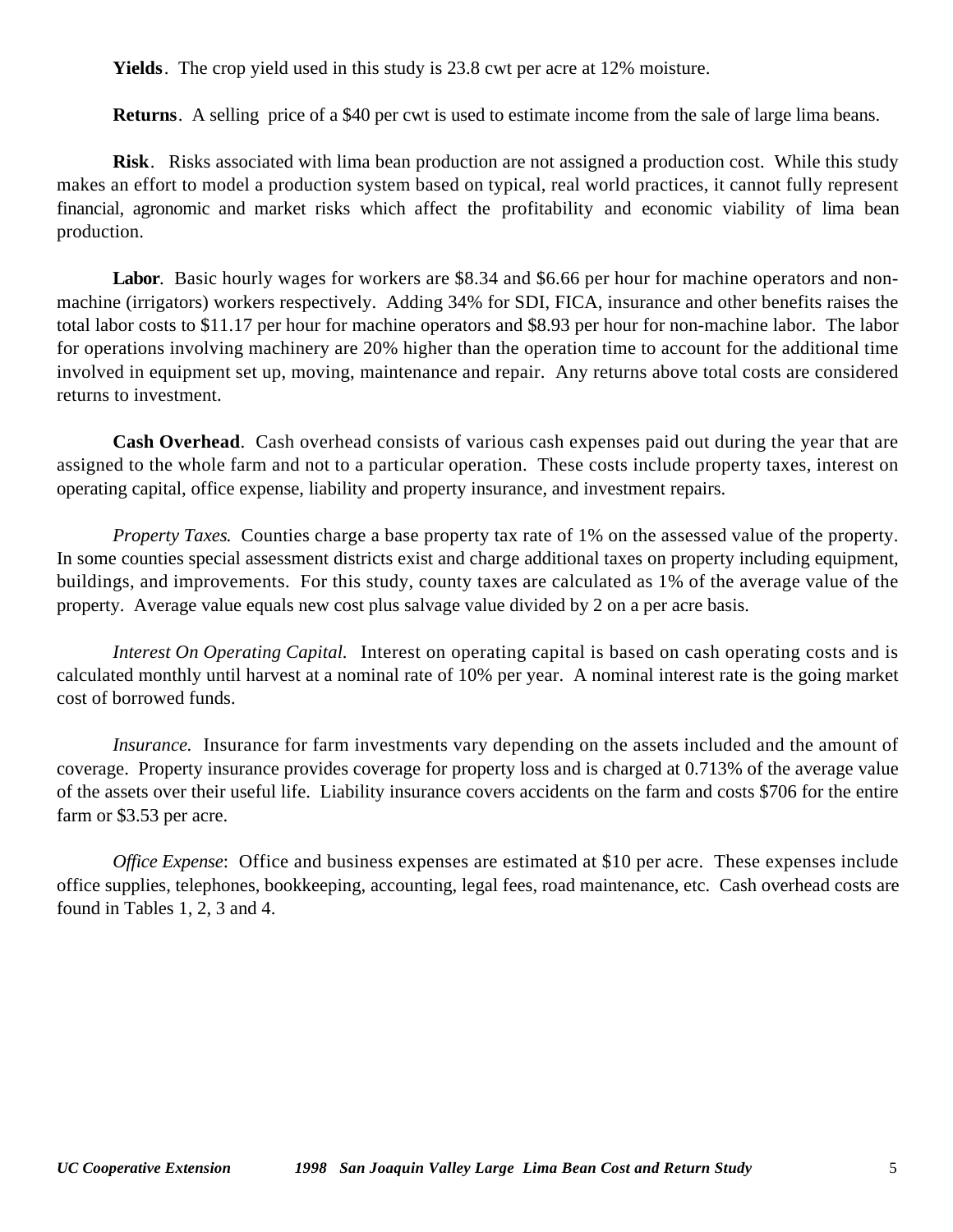**Non-cash Overhead**. Non-cash overhead is calculated as the capital recovery cost for equipment and other farm investments. Although farm equipment used for this crop may be purchased new or used, this study shows the current purchase price for new equipment. The new purchase price is adjusted to 60% to indicate a mix of new and used equipment. Annual ownership costs (Equipment and Investments) are shown in Tables 1- 4. They represent the capital recovery cost for investments on an annual per acre basis.

*Capital Recovery Costs*. Capital recovery cost is the annual depreciation and interest costs for a capital investment. It is the amount of money required each year to recover the difference between the purchase price and salvage value (unrecovered capital). Put another way, it is equivalent to the annual payment on a loan for the investment with the downpayment equal to the discounted salvage value. This is a more complex method of calculating ownership costs than straight-line depreciation and opportunity costs, but more accurately represents the annual costs of ownership because it takes the time value of money into account (Boehlje and Eidman). The calculation for the annual capital recovery costs is as follows. The calculation for annual capital recovery costs is as follows.

> *Purchase* − *Salvage* × *Recovery* Pr*ice Value Factor Capital*  $\overline{\phantom{a}}$  + *Salvage* × *Interest Value Rate*  $\mathcal{S}_{\mathcal{S}}$

*Salvage Value*. Salvage value is an estimate of the remaining market value of an investment at the end of its useful life. It is calculated differently for different investments. For farm machinery (e.g., tractors and implements) the remaining value is a percentage of the new cost of the investment. Salvage value is calculated as

#### *New Price* × *%RemainingValue*

Salvage value for other investments including irrigation systems, buildings, and miscellaneous equipment is zero. The salvage value for land is equal to the purchase price because land does not depreciate. Salvage value for investments can vary. The purchase price and salvage value for certain equipment and investments are shown in Table 4.

*Capital Recovery Factor*. Capital recovery factor is the amortization factor or annual payment whose present value at compound interest is 1. It is the function of the interest rate and years of life of the equipment.

*Interest Rate.* The interest rate of 7.81% used to calculate capital recovery cost is the United States Department of Agriculture-Economic Reporting Service's (USDA-ERS) ten year average of California's agricultural sector long-run real rate of return to production assets from current income. It is used to reflect the long-term realized rate of return to these specialized resources that can only be used effectively in the agricultural sector, not including inflation. In other words, the next best alternative use for these resources is in another agricultural enterprise.

**Equipment Costs**. Equipment costs are composed of three parts; non-cash overhead, cash overhead, and operating costs. Both of the overhead factors have been discussed in previous sections. The operating costs consist of repairs, fuel, and lubrication.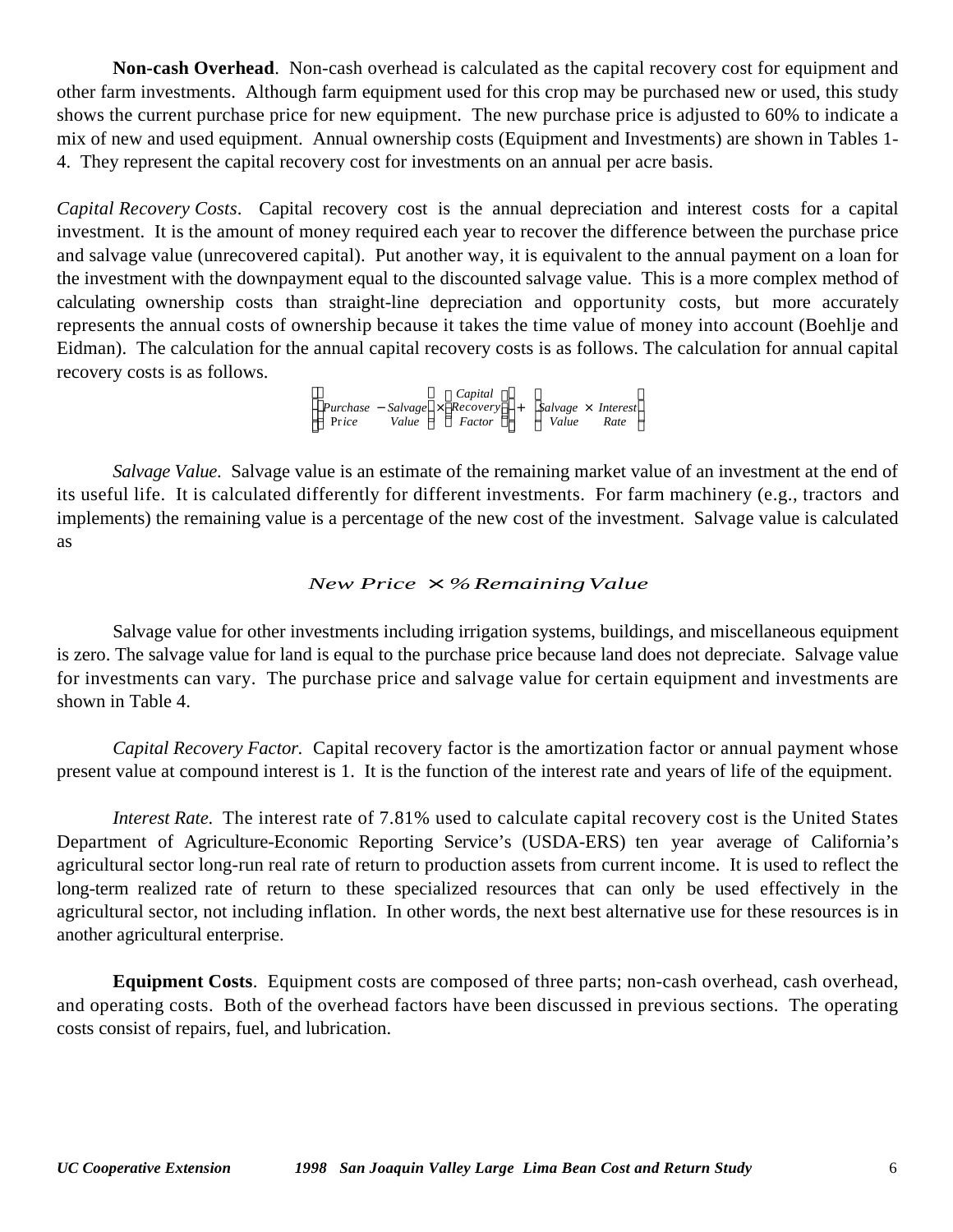Repair costs are based on purchase price, annual hours of use, total hours of life, and repair coefficients formulated by the American Society of Agricultural Engineers (ASAE). Fuel and lubrication costs are also determined by ASAE equations based on maximum PTO hp, and type of fuel used. The fuel and repair cost per acre for each operation in Table 1 is determined by multiplying the total hourly operating cost in Table 5 for each piece of equipment used for the cultural practice by the number of hours per acre for that operation. Tractor time is 10% higher than implement time for a given operation to account for setup, travel and down time. Prices for on-farm delivery of diesel and gasoline are \$0.78 and \$1.22 per gallon, respectively.

**Acknowledgment**. Appreciation is expressed to lima bean growers Keith Robertson and Myron Yamasaki, and other cooperators who provided support and information for this study.

### **REFERENCES**

- American Society of Agricultural Engineers. 1994. *American Society of Agricultural Engineers Standards Yearbook*. Russell H. Hahn and Evelyn E. Rosentreter (ed.) St. Joseph, Missouri. 41st edition.
- Blank, Steve, Karen Klonsky, Kim Norris, and Steve Orloff. 1992. *Acquiring alfalfa hay equipment: A financial analysis of alternatives*. University of California. Oakland, California. Giannini Information Series No. 92-1.
- Boelje, Michael D., and Vernon R. Eidman. 1984. *Farm Management*. John Wiley and Sons. New York, New York
- Integrated Pest Management Education and Publications. 1990. *U.C. Pest Management Guidelines, Dry Beans*. *In* M. L. Flint (ed.) UC IPM pest management guidelines. University of California. Division of Agriculture and Natural Resources. Oakland, California. Publication 3339.
- Smith, Jerry D., W. H. Isom, H. Agamalian, W. Bendixen, V. Burton, M. Canevari, M. Murray, and M. Vilchez. 1989. *Common Dry Bean Production In California*. Cooperative Extension. University of California. Division of Agriculture and Natural Resources. Oakland, California. Publication 21468.

For information concerning the above mentioned University of California publications contact UC DANR Communications Services (1-800-994-8849) or your local county Cooperative Extension office.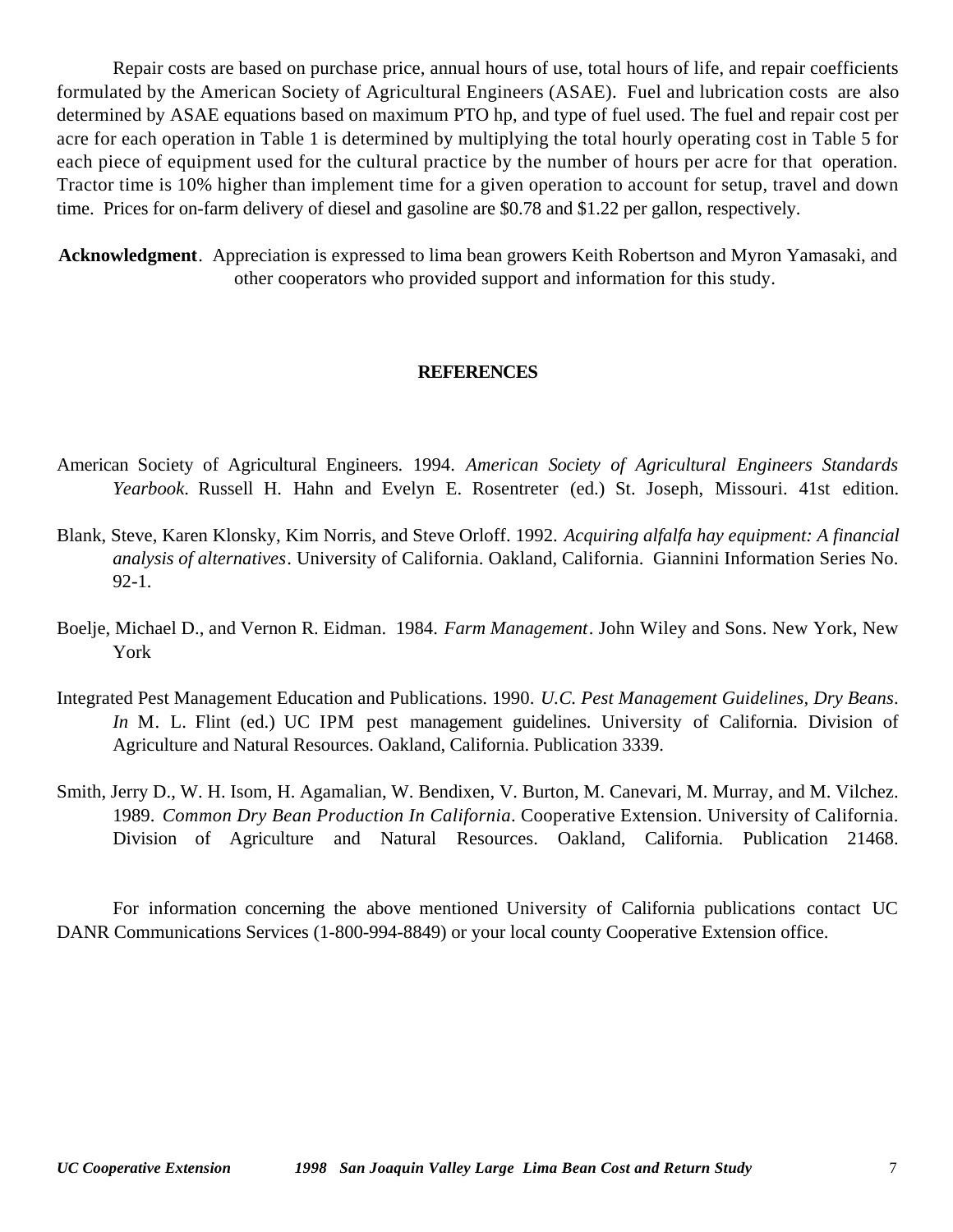#### Table 1. COSTS PER ACRE TO PRODUCE LARGE LIMA BEANS SAN JOAQUIN VALLEY - 1998

U.C. COOPERATIVE EXTENSION

|                                                             | Labor Rate: \$11.17/hr. machine labor                 |                         |                | Interest Rate: 10.46%                                                         |                    |       |      |
|-------------------------------------------------------------|-------------------------------------------------------|-------------------------|----------------|-------------------------------------------------------------------------------|--------------------|-------|------|
|                                                             | \$8.93/hr. non-machine labor Yield per Acre: 23.8 Cwt |                         |                |                                                                               |                    |       |      |
|                                                             |                                                       |                         |                |                                                                               |                    |       |      |
|                                                             | Operation                                             |                         |                | ----------------------        Cash and Labor Costs per Acre ----------------- |                    |       |      |
|                                                             | Time                                                  | Labor                   | Fuel, Lube     | Material                                                                      | Custom/            | Total | Your |
| Operation                                                   | (Hrs/A)                                               | Cost                    | & Repairs Cost |                                                                               | Rent               | Cost  | Cost |
| Cultural:                                                   |                                                       |                         |                |                                                                               |                    |       |      |
| Deep Chisel                                                 | 0.25                                                  | 3                       | 4              | 0                                                                             | 0                  | 8     |      |
| Disc Stubble                                                | 0.22                                                  | 3                       |                | <sup>0</sup>                                                                  | $\Omega$           | 7     |      |
| Finish Disc 2X                                              | 0.40                                                  | 5                       | 8              | $\Omega$                                                                      | $\Omega$           | 13    |      |
| Landplane Fields 2X                                         | 0.25                                                  | 3                       | 5              | $\Omega$                                                                      | $\Omega$           | 8     |      |
| List Beds                                                   | 0.00                                                  | 0                       | <sup>0</sup>   | $\Omega$                                                                      | 13                 | 13    |      |
| Fertilize - Preplant                                        | 0.17                                                  | 2                       | 3              | 40                                                                            | 3                  | 47    |      |
| Pre-irrigation                                              | 0.50                                                  | 4                       | $\Omega$       | 18                                                                            | 0                  | 22    |      |
| Weed Control - Preplant Herbicides                          | 0.33                                                  | 4                       | 3              | 41                                                                            | $\Omega$           | 48    |      |
| Incorporate Herbicide 2X                                    | 0.40                                                  | 5                       | 3              | $\mathbf 0$                                                                   | $\Omega$           | 8     |      |
| Plant Beans                                                 | 0.25                                                  | 8                       | 3              | 90                                                                            | $\Omega$           | 101   |      |
| Make Drain                                                  | 0.10                                                  | 1                       |                | $\mathbf 0$                                                                   | ∩                  | 3     |      |
| Irrigate 4X                                                 | 2.00                                                  | 18                      | <sup>0</sup>   | 72                                                                            | ∩                  | 90    |      |
| Close Drains                                                | 0.10                                                  | 1                       |                | $\Omega$                                                                      | ∩                  | 2     |      |
| Cultivate 2X                                                | 0.40                                                  | 5                       |                | $\Omega$                                                                      | ∩                  | 9     |      |
| Insect Control - Mites, Lygus & Aphids                      | 0.33                                                  | $\overline{4}$          | 3              | 12                                                                            | $\Omega$           | 19    |      |
| Insect Control - Lyqus & Worms                              | 0.00                                                  | $\Omega$                | $\Omega$       | 12                                                                            | 9                  | 21    |      |
| Pickup Truck Use                                            | 0.24                                                  |                         |                | $\Omega$                                                                      | $\Omega$           | 8     |      |
| TOTAL CULTURAL COSTS                                        | -----------<br>5.94                                   | 76                      | 43             | 285                                                                           | 25                 | 429   |      |
| Harvest:                                                    |                                                       |                         |                |                                                                               |                    |       |      |
| Cut & Rake Beans - Custom                                   | 0.00                                                  | $\Omega$                | $\Omega$       | $\Omega$                                                                      | 20                 | 20    |      |
| Thresh Beans - Custom                                       | 0.00                                                  | $\mathbf{0}$            | 0              | $\Omega$                                                                      | 55                 | 55    |      |
| Clean, Bag, Store & Insure                                  | 0.00                                                  | $\Omega$                | $\cap$         | $\cap$                                                                        | 86                 | 86    |      |
| TOTAL HARVEST COSTS                                         | -----------<br>0.00                                   | -----------<br>$\Omega$ | $\Omega$       | $\Omega$                                                                      | -----------<br>160 | 160   |      |
| Interest on operating capital @ 10.46%<br>----------------- |                                                       |                         |                |                                                                               |                    | 21    |      |
| TOTAL OPERATING COSTS/ACRE                                  |                                                       | 76                      | 43             | 285                                                                           | 185                | 610   |      |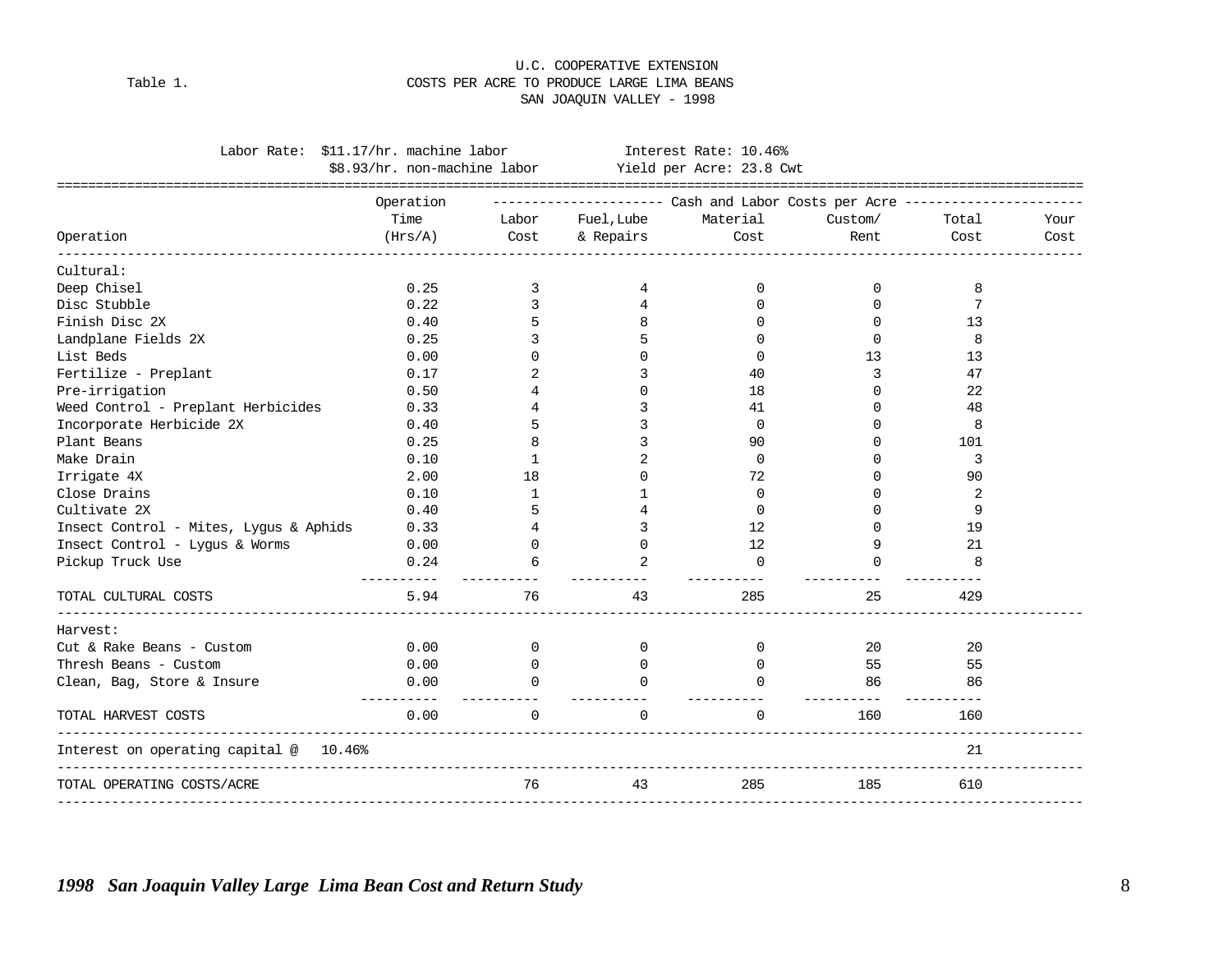Table 1. Continued

|                               | Operation |               |                           | ---------------------        Cash and Labor Costs per Acre ----------------- |               |      |      |
|-------------------------------|-----------|---------------|---------------------------|------------------------------------------------------------------------------|---------------|------|------|
|                               | Time      |               | Labor Fuel, Lube Material |                                                                              | Custom/ Total |      | Your |
| Operation                     |           |               |                           | (Hrs/A) Cost & Repairs Cost                                                  | Rent          | Cost | Cost |
| CASH OVERHEAD:                |           |               |                           |                                                                              |               |      |      |
| Liability Insurance           |           |               |                           |                                                                              |               | 1    |      |
| Office Expense                |           |               |                           |                                                                              |               | 10   |      |
| Land Rent                     |           |               |                           |                                                                              |               | 209  |      |
| Property Taxes                |           |               |                           |                                                                              |               | 2    |      |
| Property Insurance            |           |               |                           |                                                                              |               |      |      |
| Investment Repairs            |           |               |                           |                                                                              |               | 2    |      |
| TOTAL CASH OVERHEAD COSTS     |           |               |                           |                                                                              |               | 226  |      |
| TOTAL CASH COSTS/ACRE         |           |               |                           |                                                                              |               | 836  |      |
| NON-CASH OVERHEAD:            |           |               |                           |                                                                              |               |      |      |
|                               |           | Per producing | -- Annual Cost --         |                                                                              |               |      |      |
| Investment<br>---------       | Acre      |               | Capital Recovery          |                                                                              |               |      |      |
| Fuel Tanks                    |           | 14            |                           | 1                                                                            |               |      |      |
| Fuel Wagon                    |           | 2             |                           | $\Omega$                                                                     |               | 0    |      |
| Shop Building                 |           | 55            |                           |                                                                              |               |      |      |
| Shop Tools                    |           | 11            |                           |                                                                              |               |      |      |
| Siphon Tubes                  |           | 3             |                           | U                                                                            |               | ∩    |      |
| Tool Carrier                  |           | 13            |                           | $\mathbf{1}$                                                                 |               |      |      |
| Equipment                     |           | 245           |                           | 32                                                                           |               | 32   |      |
| TOTAL NON-CASH OVERHEAD COSTS |           | 342           |                           | 41                                                                           |               | 41   |      |
| TOTAL COSTS/ACRE              |           |               |                           |                                                                              |               | 877  |      |
|                               |           |               |                           |                                                                              |               |      |      |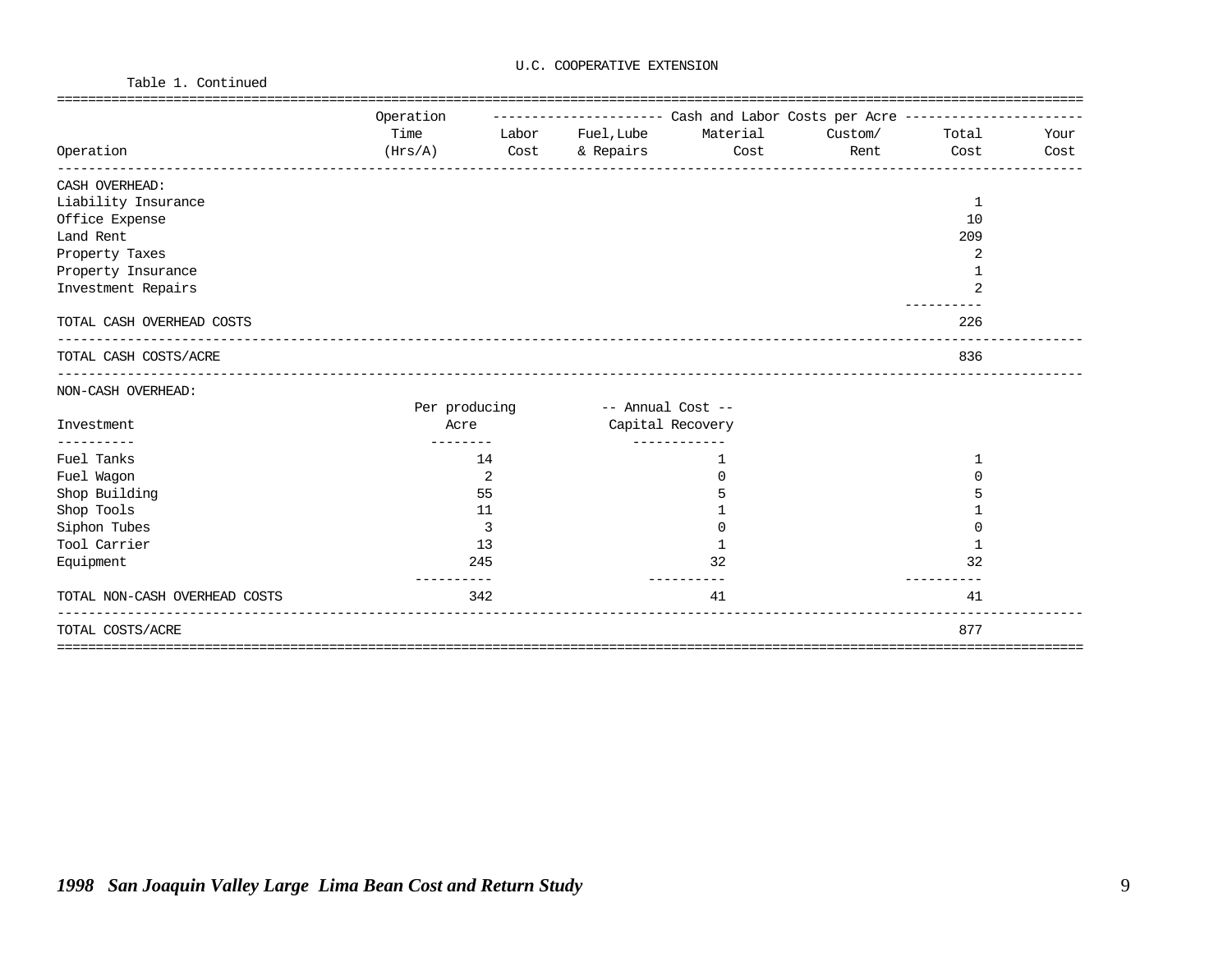#### U.C. COOPERATIVE EXTENSION Table 2. COSTS AND RETURNS PER ACRE TO PRODUCE LARGE LIMA BEANS SAN JOAQUIN VALLEY - 1998

Labor Rate: \$11.17/hr. machine labor **Interest Rate: 10.46%** 

\$8.93/hr. non-machine labor

|                                          |               |        | Price or  | Value or  | Your |
|------------------------------------------|---------------|--------|-----------|-----------|------|
|                                          | Quantity/Acre | Unit   | Cost/Unit | Cost/Acre | Cost |
| GROSS RETURNS                            |               |        |           |           |      |
| Large Lima Beans                         | 23.80         | Cwt    | 40.00     | 952       |      |
| TOTAL GROSS RETURNS FOR LARGE LIMA BEANS |               |        |           | 952       |      |
| OPERATING COSTS                          |               |        |           |           |      |
| Custom:                                  |               |        |           |           |      |
| List Beds                                | 1.00          | Acre   | 13.00     | 13        |      |
| Air Application                          | 1.00          | Acre   | 9.00      | 9         |      |
| Cut & Rake                               | 1.00          | Acre   | 20.00     | 20        |      |
| Thresh Beans                             | 28.00         | Cwt    | 1.95      | 55        |      |
| Clean, Store & Insure                    | 23.80         | Cwt    | 3.60      | 86        |      |
| Fertilizer:                              |               |        |           |           |      |
| Aqua Ammonia                             | 100.00        | Lb N   | 0.25      | 25        |      |
| $4 - 10 - 10$                            | 20.00         | Gal    | 0.738     | 15        |      |
| Rent:                                    |               |        |           |           |      |
| Fertilizer Injector                      | 1.00          | Acre   | 2.50      | 3         |      |
| Water:                                   |               |        |           |           |      |
| Irrigation                               | 36.00         | AcIn   | 2.50      | 90        |      |
| Herbicide:                               |               |        |           |           |      |
| Dual 8E                                  | 2.50          | Pint   | 11.96     | 30        |      |
| Sonalan HFP                              | 2.00          | Pint   | 5.66      | 11        |      |
| Seed:                                    |               |        |           |           |      |
| Lima Bean Seed                           | 120.00        | Lb     | 0.75      | 90        |      |
| Miticide:                                |               |        |           |           |      |
| Kelthane MF                              | 1.00          | Pint   | 8.06      | 8         |      |
| Insecticide:                             |               |        |           |           |      |
| Dimethoate 267                           | 1.00          | Pint   | 4.10      | 4         |      |
| Orthene                                  | 0.75          | Lb     | 15.44     | 12        |      |
| Labor (machine)                          | 4.42          | hrs    | 11.17     | 49        |      |
| Labor (non-machine)                      | 3.00          | hrs    | 8.93      | 27        |      |
| $Fuel - Gas$                             | 1.07          | gal    | 1.22      | 1         |      |
| Fuel - Diesel                            | 26.74         | qal    | 0.78      | 21        |      |
| Lube                                     |               |        |           | 3         |      |
| Machinery repair                         |               |        |           | 18        |      |
| Interest on operating capital @          |               | 10.46% |           | 21        |      |
| TOTAL OPERATING COSTS/ACRE               |               |        |           | 610       |      |
| NET RETURNS ABOVE OPERATING COSTS        |               |        |           | 342       |      |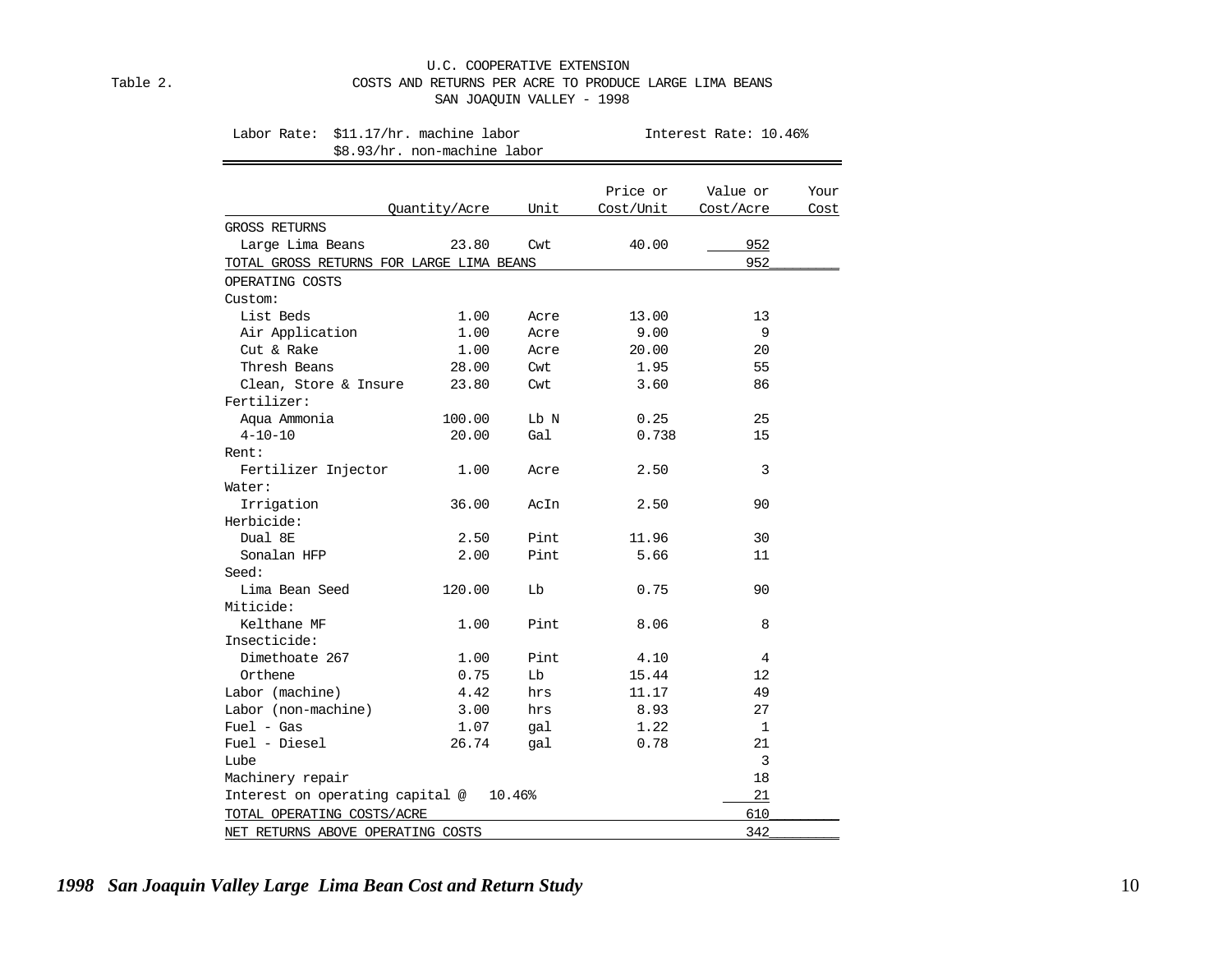Table 2. Continued

| CASH OVERHEAD COSTS:                        |     |  |
|---------------------------------------------|-----|--|
| Liability Insurance                         | 1   |  |
| Office Expense                              | 10  |  |
| Land Rent                                   | 209 |  |
| Property Taxes                              | 2   |  |
| Property Insurance                          |     |  |
| Investment Repairs                          |     |  |
| TOTAL CASH OVERHEAD COSTS/ACRE              | 226 |  |
| TOTAL CASH COSTS/ACRE                       | 836 |  |
| NON-CASH OVERHEAD COSTS (CAPITAL RECOVERY): |     |  |
| Fuel Tanks                                  |     |  |
| Fuel Wagon                                  | O   |  |
| Shop Building                               | 5   |  |
| Shop Tools                                  |     |  |
| Siphon Tubes                                | U   |  |
| Tool Carrier                                |     |  |
| Equipment                                   | 32  |  |
| TOTAL NON-CASH OVERHEAD COSTS/ACRE          | 41  |  |
| TOTAL COSTS/ACRE                            | 877 |  |
| NET RETURNS ABOVE TOTAL COSTS               | 75  |  |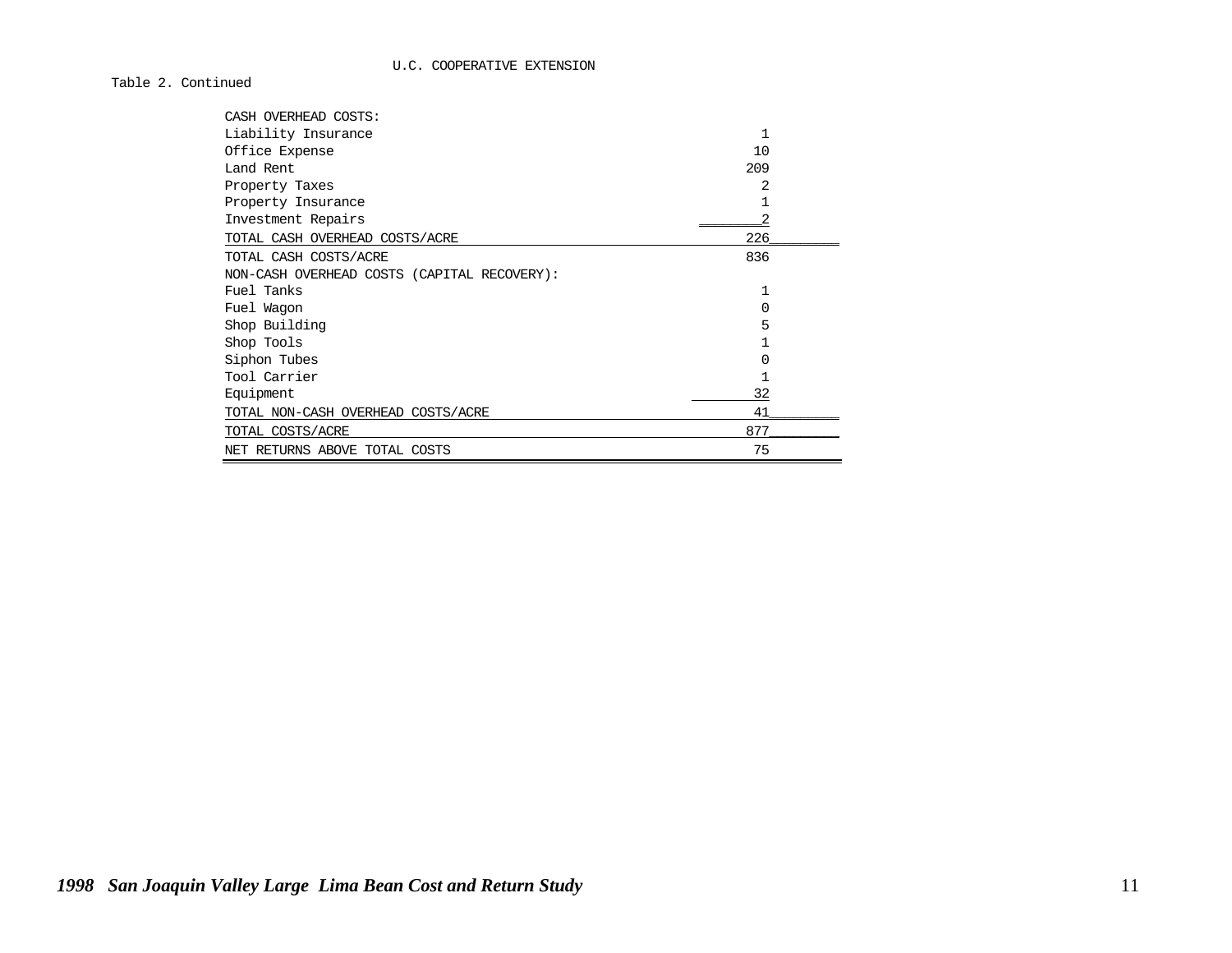|                                        |                                                         | U.C. COOPERATIVE EXTENSION |                |                |                     |                |              |                |              |                         |              |                |                           |              |                |
|----------------------------------------|---------------------------------------------------------|----------------------------|----------------|----------------|---------------------|----------------|--------------|----------------|--------------|-------------------------|--------------|----------------|---------------------------|--------------|----------------|
| Table 3.                               | MONTHLY CASH COSTS PER ACRE TO PRODUCE LARGE LIMA BEANS |                            |                |                |                     |                |              |                |              |                         |              |                | SAN JOAQUIN VALLEY - 1998 |              |                |
| Beginning OCT 97                       | OCT                                                     | NOV                        | DEC            | JAN            | FEB                 | <b>MAR</b>     | APR          | MAY            | JUN          | JUL                     | <b>AUG</b>   | SEP            | OCT                       | NOV          | TOTAL          |
| Ending<br>NOV 98                       | 97                                                      | 97                         | 97             | 98             | 98                  | 98             | 98           | 98             | $9\xi$       | 98                      | 98           | 98             | 98                        | 98           |                |
| Cultural:                              |                                                         |                            |                |                |                     |                |              |                |              |                         |              |                |                           |              |                |
| Deep Chisel                            | 8                                                       |                            |                |                |                     |                |              |                |              |                         |              |                |                           |              | 8              |
| Disc Stubble                           |                                                         |                            |                |                |                     |                | 7            |                |              |                         |              |                |                           |              | $\overline{7}$ |
| Finish Disc 2X                         |                                                         |                            |                |                |                     |                | 13           |                |              |                         |              |                |                           |              | 13             |
| Landplane Fields 2X                    |                                                         |                            |                |                |                     |                | 8            |                |              |                         |              |                |                           |              | 8              |
| List Beds                              |                                                         |                            |                |                |                     |                | 13           |                |              |                         |              |                |                           |              | 13             |
| Fertilize - Preplant                   |                                                         |                            |                |                |                     |                | $4\,7$       |                |              |                         |              |                |                           |              | 47             |
| Pre-irrigation                         |                                                         |                            |                |                |                     |                |              | 22             |              |                         |              |                |                           |              | 22             |
| Weed Control - Preplant Herbicides     |                                                         |                            |                |                |                     |                |              | 48             |              |                         |              |                |                           |              | 48             |
| Incorporate Herbicide 2X               |                                                         |                            |                |                |                     |                |              | 8              |              |                         |              |                |                           |              | 8              |
| Plant Beans                            |                                                         |                            |                |                |                     |                |              | 101            |              |                         |              |                |                           |              | 101            |
| Make Drain                             |                                                         |                            |                |                |                     |                |              | $\overline{a}$ |              | $\overline{\mathbf{c}}$ |              |                |                           |              | $\overline{3}$ |
| Irrigate 4X                            |                                                         |                            |                |                |                     |                |              |                | 22           | 45                      | 22           |                |                           |              | 90             |
| Close Drains                           |                                                         |                            |                |                |                     |                |              |                | $\mathbf{1}$ |                         |              | $\mathbf{1}$   |                           |              | $\overline{a}$ |
| Cultivate 2X                           |                                                         |                            |                |                |                     |                |              |                | E            | 5                       |              |                |                           |              | 9              |
| Insect Control - Mites, Lygus & Aphids |                                                         |                            |                |                |                     |                |              |                | 19           |                         |              |                |                           |              | 19             |
| Insect Control - Lygus &               |                                                         |                            |                |                |                     |                |              |                |              |                         | 21           |                |                           |              | 21             |
| Pickup Truck Use                       | 1                                                       | $\overline{\mathbf{1}}$    | 1              | 1              | 1                   | 1              | -1           | 1              | 1            | $\mathbf{1}$            | $\mathbf{1}$ | -1             | $\overline{\mathbf{1}}$   | $\mathbf{1}$ | $\frac{8}{2}$  |
| TOTAL CULTURAL COSTS                   | 8                                                       | $\mathbf 1$                | $\mathbf{1}$   | $\mathbf 1$    | $\mathbf{1}$        | $\mathbf 1$    | 89           | 182            | $4\xi$       | 52                      | 44           | $\overline{a}$ | $\mathbf 1$               | $\mathbf{1}$ | 429            |
| Harvest:                               |                                                         |                            |                |                |                     |                |              |                |              |                         |              |                |                           |              |                |
| Cut & Rake Beans - Custom              |                                                         |                            |                |                |                     |                |              |                |              |                         |              |                | 20                        |              | 20             |
| Thresh Beans - Custom                  |                                                         |                            |                |                |                     |                |              |                |              |                         |              |                | 55                        |              | 55             |
| Clean, Bag, Store & Insure             |                                                         |                            |                |                |                     |                |              |                |              |                         |              |                |                           | 86           | 86             |
| TOTAL HARVEST COSTS                    |                                                         |                            |                |                |                     |                |              |                |              |                         |              |                | 75                        | 86           | 160            |
| Interest on oper. capital              | $\mathsf{O}$                                            | 0                          | $\mathsf{O}$   | $\mathsf 0$    | $\mathsf{O}\xspace$ | $\mathsf{O}$   | $\mathbf{1}$ | $\overline{a}$ | $\mathbb{B}$ | 3                       | 4            | $\overline{4}$ | $\overline{4}$            | $-1$         | 21             |
| TOTAL OPERATING COSTS/ACRE             | 8                                                       | $\mathbf{1}$               | $\mathbf{1}$   | $\mathbf{1}$   | $\mathbf 1$         | $\mathbf 1$    | 90           | 185            | 51           | 55                      | 47           | 5              | 80                        | 86           | 610            |
| OVERHEAD:                              |                                                         |                            |                |                |                     |                |              |                |              |                         |              |                |                           |              |                |
| Liability Insurance                    |                                                         |                            |                | 1              |                     |                |              |                |              |                         |              |                |                           |              | $\mathbf 1$    |
| Office Expense                         | $\mathbf 1$                                             | $\mathbf{1}$               | $\mathbf{1}$   | $\mathbf{1}$   | $\mathbf{1}$        | $\mathbf{1}$   | $\mathbf 1$  | $\mathbf{1}$   | $\mathbf{1}$ | $\mathbf{1}$            | $\mathbf 1$  | $\mathbf{1}$   | $\mathbf 1$               | $\mathbf{1}$ | 10             |
| Land Rent                              |                                                         |                            |                | 209            | 209                 |                |              |                |              |                         |              |                |                           |              |                |
| Property Taxes                         |                                                         |                            |                | 1              |                     |                |              |                |              | $1\,$                   |              |                |                           |              | $\overline{2}$ |
| Property Insurance                     |                                                         |                            |                | $1\,$          |                     |                |              |                |              | $1\,$                   |              |                |                           |              | $1\,$          |
| Investment Repairs                     | 0                                                       | $\mathbf 0$                | $\overline{0}$ | $\overline{0}$ | 0                   | 0              | 0            | $\mathbf 0$    | C            | $\overline{0}$          | 0            | $\overline{0}$ |                           |              | $\overline{2}$ |
| TOTAL CASH OVERHEAD COSTS              | $\mathbf 1$                                             | $\mathbf{1}$               | $\mathbf{1}$   | 4              | $\mathbf 1$         | $\mathbf 1$    | $\mathbf{1}$ | $\mathbf{1}$   | $\mathbf{1}$ | $\mathsf 3$             | $\mathbf{1}$ | $\mathbf{1}$   | $\mathbf 1$               | 210          | 226            |
| TOTAL CASH COSTS/ACRE                  | 9                                                       | 2                          | $\overline{a}$ | 4              | 2                   | $\overline{a}$ | 91           | 185            | 52           | 58                      | 48           | 6              | 80                        | 296          | 836            |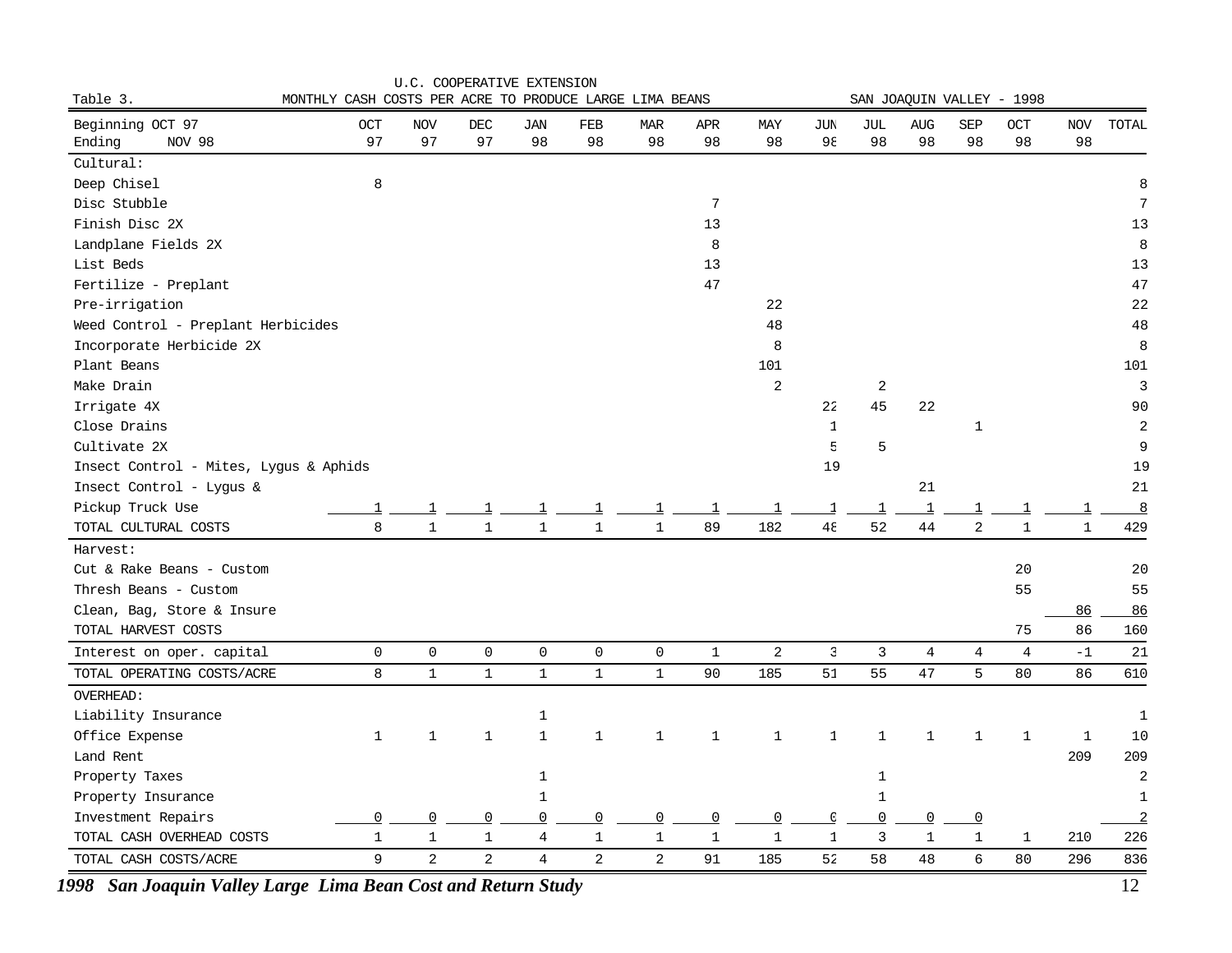#### U.C. COOPERATIVE EXTENSION Table 4. WHOLE FARM ANNUAL EQUIPMENT, INVESTMENT, AND BUSINESS OVERHEAD COSTS SAN JOAQUIN VALLEY - 1998

#### ANNUAL EQUIPMENT COSTS

|                                                 |           |     |       |                 | - Cash Overhead - |                |       |
|-------------------------------------------------|-----------|-----|-------|-----------------|-------------------|----------------|-------|
| Yr Description – Price Life Value Recovery ance |           | Yrs |       | Salvage Capital | Insur-            | Taxes          | Total |
|                                                 |           |     |       |                 |                   |                |       |
| 98 200 HP Crawler                               | 174818 10 |     | 51638 | 22233           | 807               | 1132           | 24173 |
| 98 90 HP 2WD Tractor 61134 10                   |           |     | 18058 | 7775            | 282               | 396            | 8453  |
| 98 Chisel - Heavy 16' 6286                      |           | 12  | 871   | 780             |                   | 26 36          | 841   |
| 98 Cult - 6 Row                                 | 9059      | 10  | 1602  | 1227            |                   | 53             | 1318  |
| 98 Disc - Finish 18'                            | 16410     | 12  | 2273  | 2035            | 67                | 93             | 2195  |
| 98 Disc - Stubble 16' 13203                     |           | 12  | 1829  | 1637            | 54                | 75             | 1766  |
| 98 Ditcher V                                    | 4474      | 15  | 430   | 501             | 17                | 25             | 543   |
| 98 Harrow - Spiketooth 14' 907 12               |           |     | 126   | 112             | $\overline{4}$    | 5              | 121   |
| 98 Pickup Truck - 1/2 Ton                       | 14719     | -5  | 6597  | 2539            | 76                | 107            | 2722  |
| 98 Pickup Truck - 3/4 Ton 17628 7               |           |     | 6687  | 2610            | 87                | 122            | 2818  |
| 98 Planter - 6 Row 15015                        |           | 10  | 2655  | 2034            | 63                | 88             | 2185  |
| 98 Rear Blade - 8'                              | 2541 18   |     | 169   | 263             | 10                | 14             | 286   |
| 98 Saddle Tank - 300 Gal                        | 3218 10   |     | 569   | 436             | 14                | 19             | 468   |
| 98 Spray Boom - 20' 482 10                      |           |     | 85    | 65              | 2                 | $\overline{3}$ | 70    |
| 98 Triplane - 16' 18769 12                      |           |     | 2600  | 2328            | 76                | 107            | 2511  |
| TOTAL                                           | 358663    |     | 96189 | 46575           | 1622              | 2274           | 50470 |
| 60% of New Cost *                               | 215198    |     | 57713 | 27945           | 973               | 1365           | 30282 |

• Used to reflect a mix of new and used equipment.

#### ANNUAL INVESTMENT COSTS

|            |                  |        |             |                  |                     |                |       | $----$ Cash Overhead $----$ |       |
|------------|------------------|--------|-------------|------------------|---------------------|----------------|-------|-----------------------------|-------|
| Yr         | Description      | Price  | Yrs<br>Life | Salvage<br>Value | Capital<br>Recovery | Insur-<br>ance | Taxes | Repairs                     | Total |
| INVESTMENT |                  |        |             |                  |                     |                |       |                             |       |
|            | Fuel Tanks       | 16377  | -20         | 1638             | 1608                | 64             | 90    | 50                          | 1812  |
|            | Fuel Waqon       | 1969   | 10          | 197              | 277                 | 8              | 11    | 52                          | 347   |
|            | Shop Building    | 66423  | 25          | 6642             | 6028                | 260            | 365   | 1328                        | 7982  |
|            | Shop Tools       | 12916  | -20         | 1292             | 1268                | 51             | 71    | 258                         | 1648  |
|            | Siphon Tubes     | 3690   | -20         | 369              | 362                 | 14             | 20    | 92                          | 489   |
|            | Tool Carrier     | 15010  | 15          | 1501             | 1677                | 59             | 83    | 300                         | 2119  |
|            | TOTAL INVESTMENT | 116385 |             | 11639            | 11221               | 456            | 640   | 2079                        | 14397 |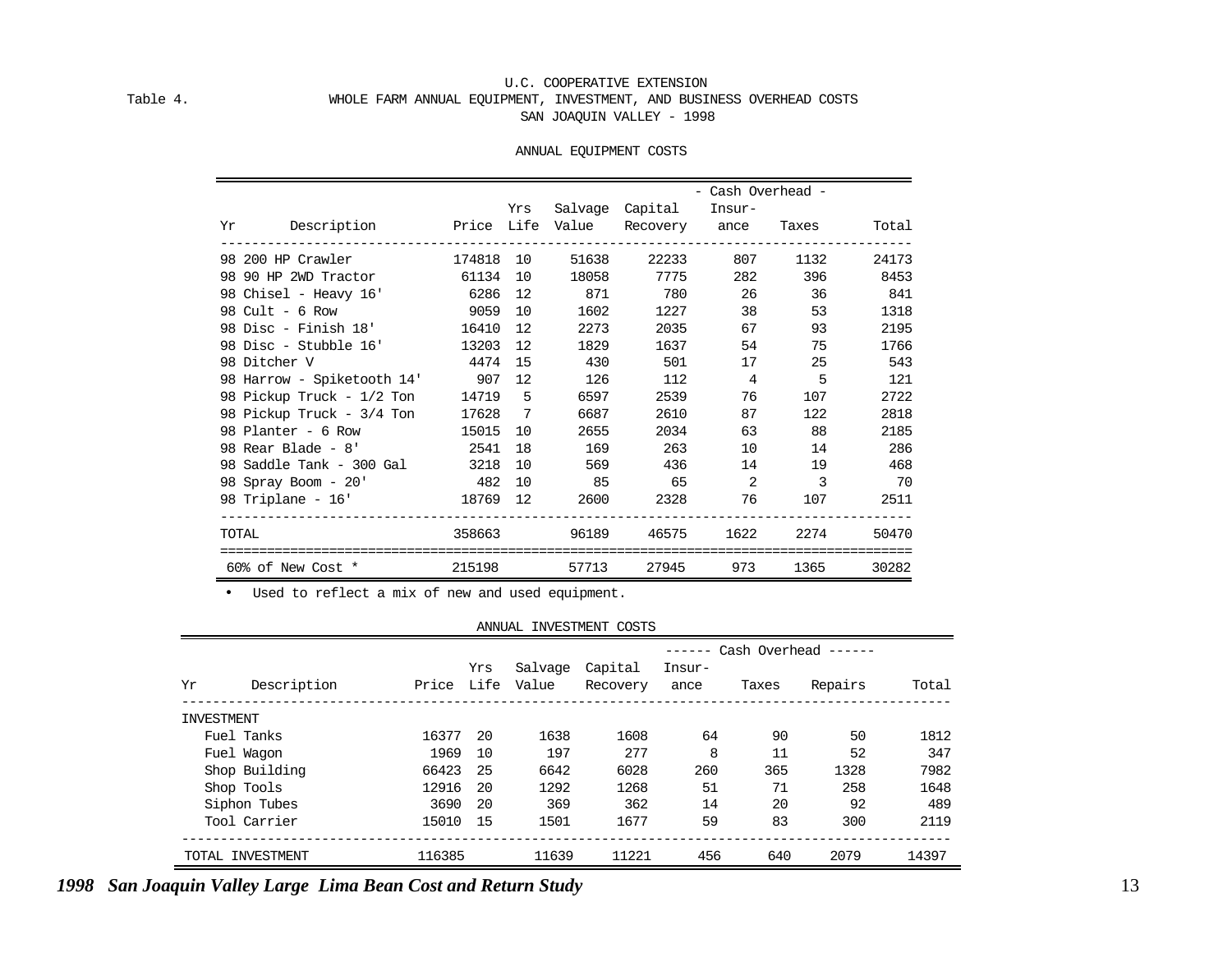#### Table 4. Continued

#### ANNUAL BUSINESS OVERHEAD COSTS

U.C. COOPERATIVE EXTENSION

| Description                      | Units/<br>Farm | Unit | Price/<br>Unit | Total<br>Cost |
|----------------------------------|----------------|------|----------------|---------------|
| Land Rent (22% Of Gross Returns) | 200.00         | Acre | 209.44         | 41888         |
| Liability Insurance              | 1200.00        | Acre | 0.89           | 1068          |
| Office Expense                   | 1200.00        | Acre | 10.00          | 12000         |
|                                  |                |      |                |               |

| Table 5.             |        | HOURLY EOUIPMENT COSTS | SAN JOAQUIN VALLEY - 1998 |                |         |                                      |           |           |
|----------------------|--------|------------------------|---------------------------|----------------|---------|--------------------------------------|-----------|-----------|
|                      |        |                        |                           | COSTS PER HOUR |         |                                      |           |           |
|                      | Actual |                        |                           |                |         | - Cash Overhead - -------- Operating | --------- |           |
|                      | Hours  | Capital                | Insur-                    |                |         | Fuel &                               | Total     | Total     |
| Yr Description       | Used   | Recovery               | ance                      | Taxes          | Repairs | Lube                                 | Oper.     | Costs/Hr. |
| 98 200 HP Crawler    | 1599.5 | 8.34                   | 0.30                      | 0.42           | 4.42    | 10.41                                | 14.83     | 23.89     |
| 98 90 HP 2WD Tractor | 1272.7 | 3.67                   | 0.13                      | 0.19           | 2.70    | 4.05                                 | 6.75      | 10.74     |

==================================================================================================================

| 98 Chisel - Heavy 16'      | 166.0 | 2.82 | 0.09 | 0.13 | 1.28 | 0.00 | 1.28 | 4.32  |
|----------------------------|-------|------|------|------|------|------|------|-------|
| 98 Cult - $6$ Row          | 200.0 | 3.68 | 0.11 | 0.16 | 1.83 | 0.00 | 1.83 | 5.78  |
| 98 Disc - Finish 18'       | 166.0 | 7.36 | 0.24 | 0.34 | 2.54 | 0.00 | 2.54 | 10.47 |
| 98 Disc - Stubble 16'      | 165.4 | 5.94 | 0.19 | 0.27 | 2.04 | 0.00 | 2.04 | 8.45  |
| 98 Ditcher V               | 166.0 | 1.81 | 0.06 | 0.09 | 1.36 | 0.00 | 1.36 | 3.32  |
| 98 Harrow - Spiketooth 14' | 166.0 | 0.41 | 0.01 | 0.02 | 0.10 | 0.00 | 0.10 | 0.54  |
| 98 Pickup Truck - 1/2 Ton  | 285.5 | 5.34 | 0.16 | 0.22 | 0.95 | 3.51 | 4.46 | 10.18 |
| 98 Pickup Truck - 3/4 Ton  | 285.5 | 5.49 | 0.18 | 0.26 | 1.28 | 2.81 | 4.09 | 10.01 |
| 98 Planter - 6 Row         | 250.0 | 4.88 | 0.15 | 0.21 | 3.92 | 0.00 | 3.92 | 9.16  |
| 98 Rear Blade - 8'         | 166.0 | 0.95 | 0.03 | 0.05 | 0.37 | 0.00 | 0.37 | 1.40  |
| 98 Saddle Tank - 300 Gal   | 216.3 | 1.21 | 0.04 | 0.05 | 0.85 | 0.00 | 0.85 | 2.15  |
| 98 Spray Boom - 20'        | 216.3 | 0.18 | 0.01 | 0.01 | 0.13 | 0.00 | 0.13 | 0.32  |
| 98 Triplane - 16'          | 250.0 | 5.59 | 0.18 | 0.26 | 2.80 | 0.00 | 2.80 | 8.82  |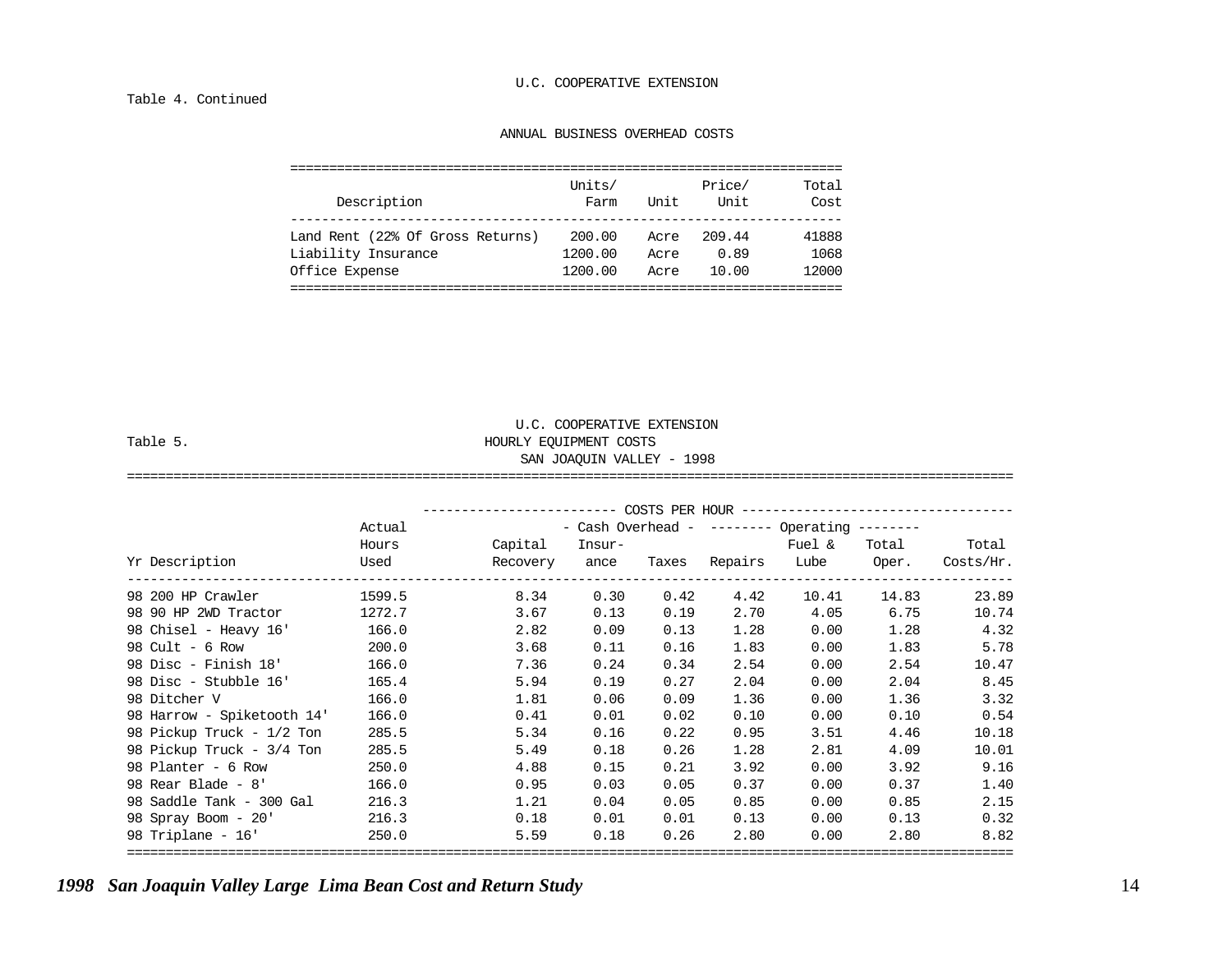#### U.C. COOPERATIVE EXTENSION Table 6. Table 8. RANGING ANALYSIS SAN JOAQUIN VALLEY - 1998

#### COSTS PER ACRE AT VARYING YIELDS TO PRODUCE LARGE LIMA BEANS

|                               |     |     |     | YIELD (CWT/ACRE) |     |          |       |
|-------------------------------|-----|-----|-----|------------------|-----|----------|-------|
|                               | 10  | 15  | 20  | 24               | 30  | 35       | 40    |
| OPERATING COSTS/ACRE:         |     |     |     |                  |     |          |       |
| Cultural Cost                 | 429 | 429 | 429 | 429              | 429 | 429      | 429   |
| Harvest Cost                  | 79  | 108 | 138 | 161              | 197 | 226      | 256   |
| Interest on operating capital | 21  | 21  | 21  | 21               | 21  | 21       | 21    |
| TOTAL OPERATING COSTS/ACRE    | 529 | 558 | 588 | 611              | 646 | 676      | 705   |
| TOTAL OPERATING COSTS/CWT     | 53  | 37  | 29  | 25               |     | 22 19.31 | 17.63 |
| CASH OVERHEAD COSTS/ACRE      | 226 | 226 | 226 | 226              | 226 | 226      | 226   |
| TOTAL CASH COSTS/ACRE         | 754 | 784 | 813 | 837              | 872 | 901      | 931   |
| TOTAL CASH COSTS/CWT          | 75  | 52  | 41  | 35               | 29  | 26       | 23    |
| NON-CASH OVERHEAD COSTS/ACRE  | 41  | 41  | 41  | 41               | 41  | 41       | 41    |
| TOTAL COSTS/ACRE              | 795 | 825 | 854 | 878              | 913 | 942      | 972   |
| TOTAL COSTS/CWT               | 80  | 55  | 43  | 37               | 30  | 27       | 24    |

NET RETURNS PER ACRE ABOVE OPERATING COSTS FOR LARGE LIMA BEANS

|      |      |      | YIELD<br>(CWT/ACRE) |                   |        |        | PRICE<br>(DOLLARS/CWT) |
|------|------|------|---------------------|-------------------|--------|--------|------------------------|
| 40   | 35   | 30   | 24                  | 20                | 15     | 10     | Large Lima             |
| 295  | 199  | 104  | $-11$               | $-88$             | $-183$ | $-279$ | 25.00                  |
| 495  | 374  | 254  | 109                 | $12 \overline{ }$ | $-108$ | $-229$ | 30.00                  |
| 695  | 549  | 404  | 229                 | 112               | $-33$  | $-179$ | 35.00                  |
| 895  | 724  | 554  | 349                 | 212               | 42     | $-129$ | 40.00                  |
| 1095 | 899  | 704  | 469                 | 312               | 117    | $-79$  | 45.00                  |
| 1295 | 1074 | 854  | 589                 | 412               | 192    | $-29$  | 50.00                  |
| 1495 | 1249 | 1004 | 709                 | 512               | 267    | 21     | 55.00                  |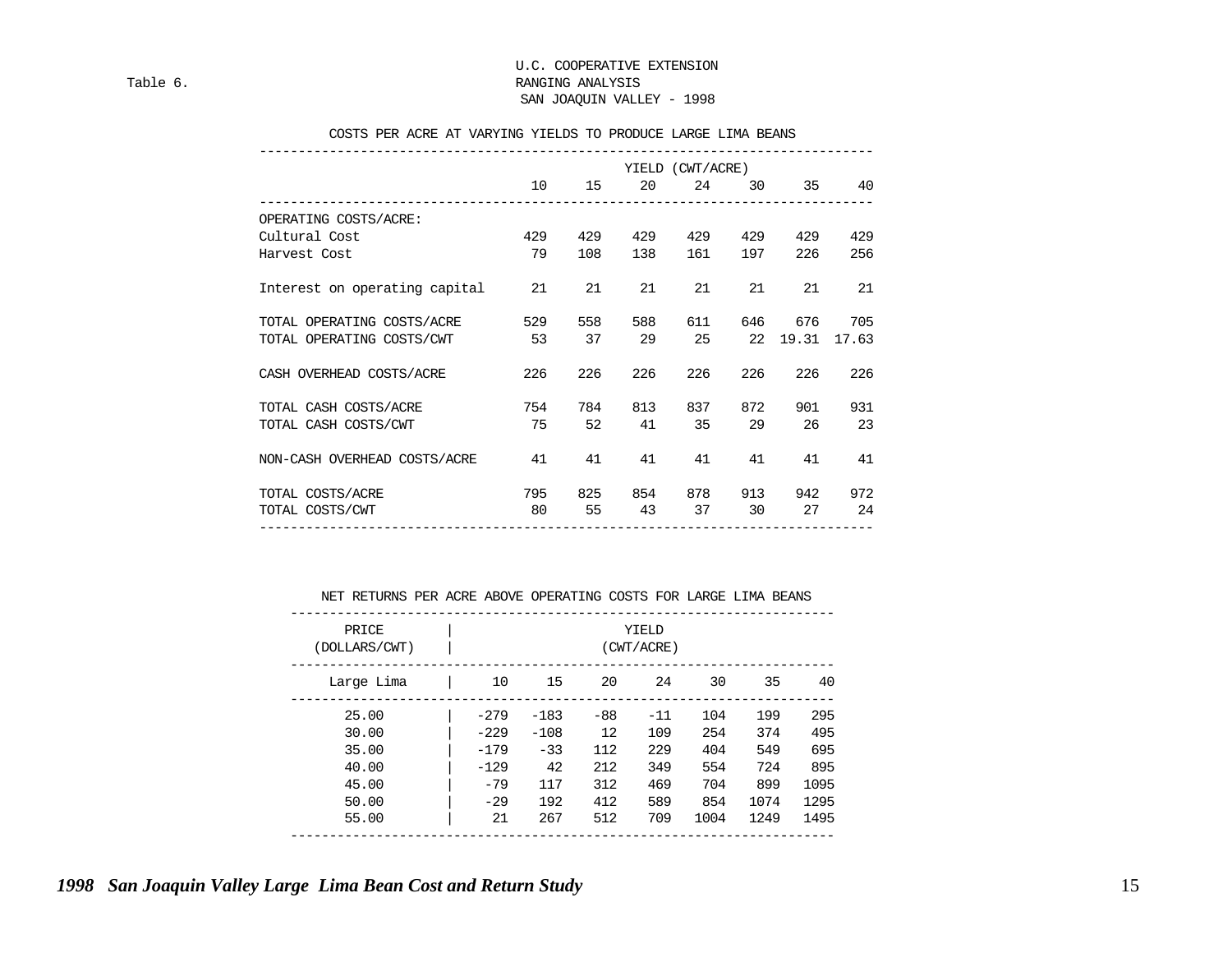#### Table 6. Continued

NET RETURNS PER ACRE ABOVE CASH COSTS FOR LARGE LIMA BEANS

| PRICE<br>(DOLLARS/CWT) | YIELD<br>(CWT/ACRE) |        |        |        |        |       |      |
|------------------------|---------------------|--------|--------|--------|--------|-------|------|
| 15<br>10<br>Large Lima | 20                  | 24     | 30     | 35     | 40     |       |      |
| 25.00                  | $-504$              | $-409$ | $-313$ | $-237$ | $-122$ | $-26$ | 69   |
| 30.00                  | $-454$              | $-334$ | $-213$ | $-117$ | 28     | 149   | 269  |
| 35.00                  | $-404$              | $-259$ | $-113$ | 3      | 178    | 324   | 469  |
| 40.00                  | $-354$              | $-184$ | $-13$  | 123    | 328    | 499   | 669  |
| 45.00                  | $-304$              | $-109$ | 87     | 243    | 478    | 674   | 869  |
| 50.00                  | $-254$              | $-34$  | 187    | 363    | 628    | 849   | 1069 |
| 55.00                  | $-204$              | 41     | 287    | 483    | 778    | 1024  | 1269 |

| NET RETURNS PER ACRE ABOVE TOTAL COSTS FOR LARGE LIMA BEANS |        |        |        |                     |        |       |       |      |
|-------------------------------------------------------------|--------|--------|--------|---------------------|--------|-------|-------|------|
| PRICE<br>(DOLLARS/CWT)                                      |        |        |        | YIELD<br>(CWT/ACRE) |        |       |       |      |
| Large Lima                                                  | 10     | 15     | 20     | 24                  |        | 30    | 35    | 40   |
| 25.00                                                       | $-545$ | $-450$ | $-354$ | $-278$              | $-163$ |       | $-67$ | 28   |
| 30.00                                                       | $-495$ | $-375$ | $-254$ | $-158$              |        | $-13$ | 108   | 228  |
| 35.00                                                       | $-445$ | $-300$ | $-154$ | $-38$               |        | 137   | 283   | 428  |
| 40.00                                                       | $-395$ | $-225$ | $-54$  | 82                  |        | 287   | 458   | 628  |
| 45.00                                                       | $-345$ | $-150$ | 46     | 202                 |        | 437   | 633   | 828  |
| 50.00                                                       | $-295$ | $-75$  | 146    | 322                 |        | 587   | 808   | 1028 |
| 55.00                                                       | $-245$ | 0      | 246    | 442                 |        | 737   | 983   | 1228 |
|                                                             |        |        |        |                     |        |       |       |      |